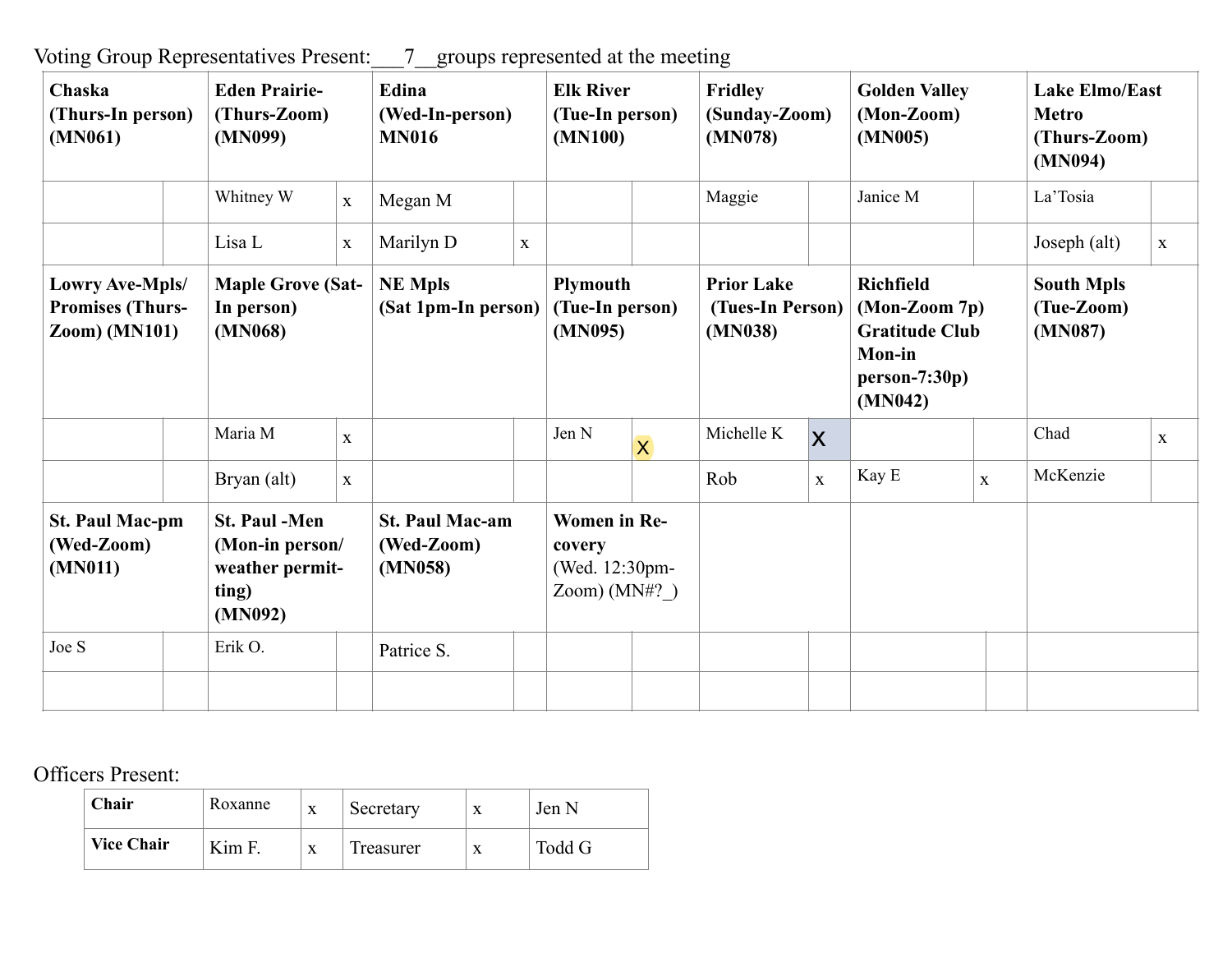*Please notify one of the Intergroup officers before disbanding or if you are starting a new meeting or know of one starting.*

*If you are electing a new GSR please contact Kim F via email at [kfortney4198@gmail.com](mailto:kfortney4198@gmail.com) or via phone at 651-214-4198—she will add them to band as well as give overview information on GSR position including tutorial of band and where to see intergroup meeting dates; review by-laws; discuss intergroup procedures; copies of previous meeting minutes etc.* 

*Submit any meeting changes: Zoom to in-person – please notify Roxanne to update MinnCoda.org*

Next Meeting: Jan 15, 2022

Location-<br>
Edina Colonial Church???

*Business and Agenda Item Reminders: Due to our limited time for business, agenda items must be submitted to the Secretary at least two weeks prior to the meeting. Issues not on the agenda may be tabled for a later date. Please remember to discuss any upcoming motions at home groups to prepare for voting. Please remember to distribute meeting minutes from Intergroup to Home groups.*

## MOTIONS:

| <b>Motion</b>                     |          | 2nd       | $\mathbf{For}$ | Opposed Abstain | <b>Other Notes</b> |
|-----------------------------------|----------|-----------|----------------|-----------------|--------------------|
| To pass September meeting minutes | Kay      | Chad      |                |                 | Pass               |
| New officers                      | Michelle | Mari<br>a |                |                 | Pass               |
| 2022 meeting dates                | X        | Kay       |                | -0              | Pass               |

## AGENDA:

| <b>Items/Topic</b> | <b>Discussion</b> |                                                    | <b>Decision Action Needed or Follow/Up</b>                                                                 |
|--------------------|-------------------|----------------------------------------------------|------------------------------------------------------------------------------------------------------------|
| Intro              |                   | <b>Opening Prayer</b><br>Welcome and Introductions | New GSR's- make sure to connect with Kim<br>Keep us up to date on any group changes from zoom to in-person |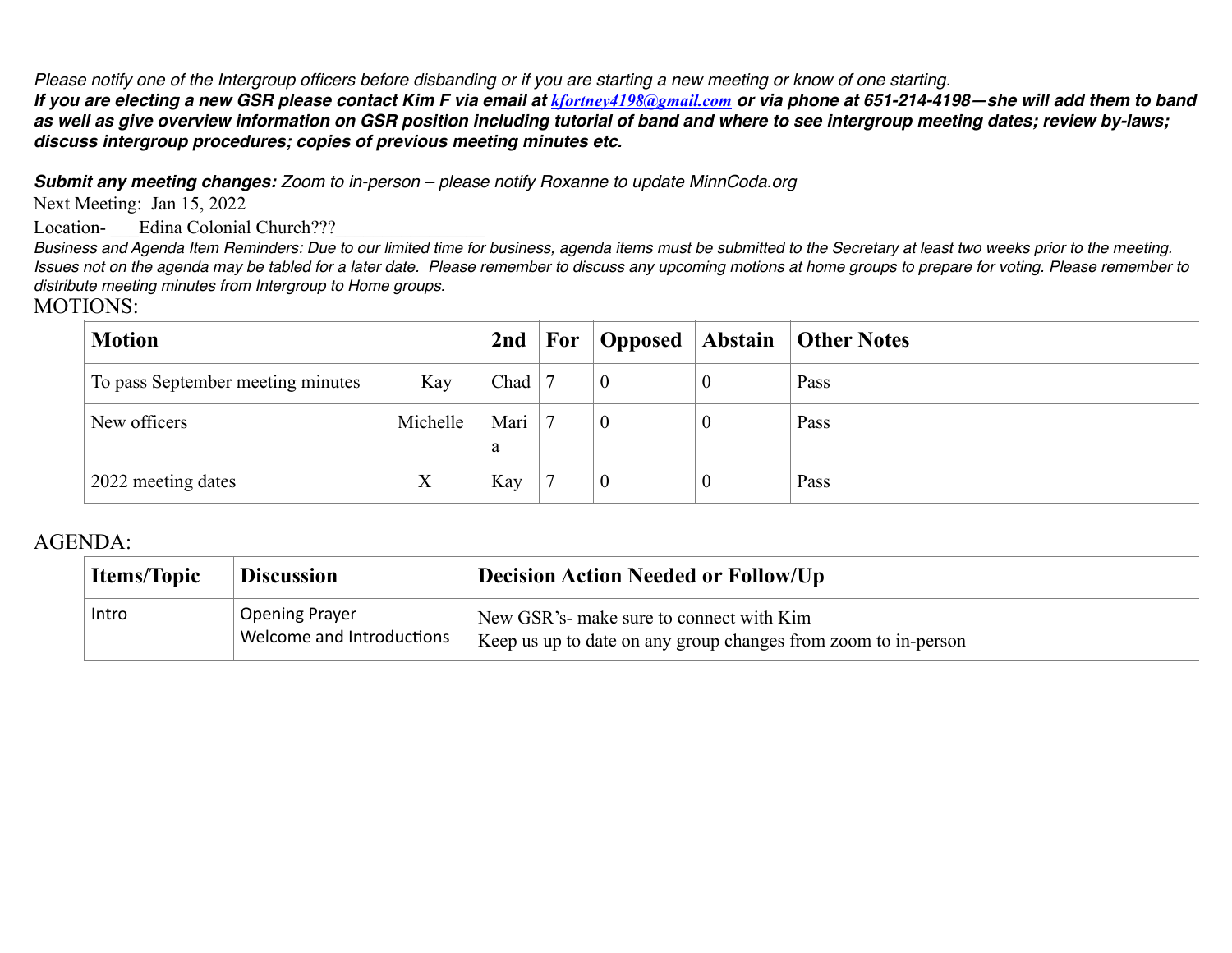| Treasurer Report                            | Report given by Todd<br><b>HIS ADDRESS IS ON WEBSITE</b><br><b>IF GROUPS WANT TO MAIL</b><br>IN A 7TH TRADITION DONA-<br><b>TION. Go to MinnCoDA.org</b><br>and "Contact Us" page | Encourage 7th tradition in group meetings. Part of our recovery. Supporting the program that<br>supports us.<br>Working for some to put link to MinnCoDA.org donation page: https://minncoda.org/<br>contact-us/<br>or CoDA.org donation link in the chat during the meeting.<br>$\bullet$<br>You can do MinnCoDA link and/or CoDAWorld PayPal link.<br>We have a current balance: $\frac{\$ 4526.85$ ______.<br>Donations made by \$63 Plymouth<br>Expenses \$ Paid Zoom For another year of use<br>If your group makes an intergroup donation by PayPal, please notify Todd with the de-<br>tails. Name and address are on the website. This way we know if this donation is from a<br>group or an individual. |
|---------------------------------------------|-----------------------------------------------------------------------------------------------------------------------------------------------------------------------------------|------------------------------------------------------------------------------------------------------------------------------------------------------------------------------------------------------------------------------------------------------------------------------------------------------------------------------------------------------------------------------------------------------------------------------------------------------------------------------------------------------------------------------------------------------------------------------------------------------------------------------------------------------------------------------------------------------------------|
| <b>Approve Minutes</b><br>from last meeting |                                                                                                                                                                                   | done                                                                                                                                                                                                                                                                                                                                                                                                                                                                                                                                                                                                                                                                                                             |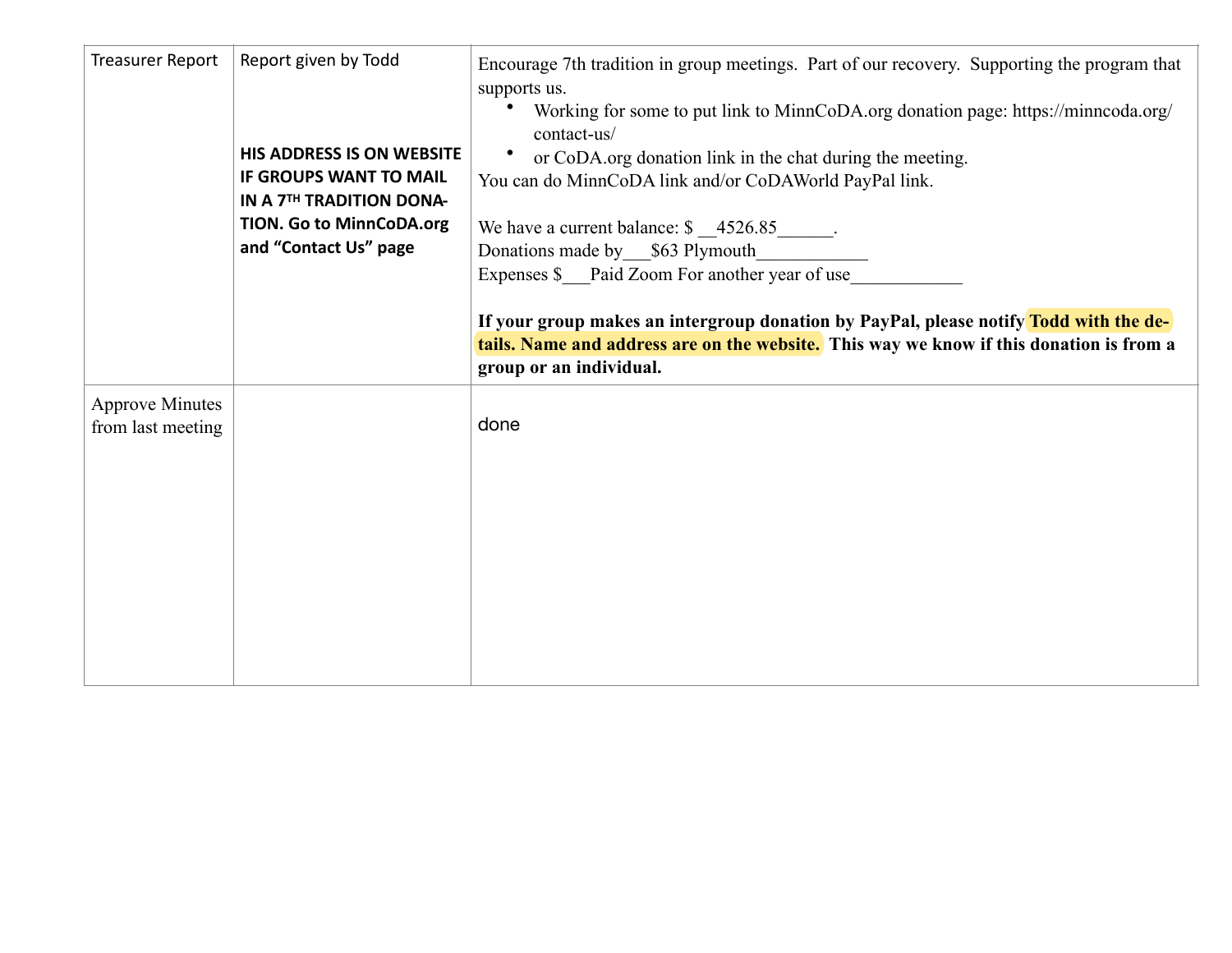| Report on past<br>events         | Walk for Recovery                                                             | Walk was a success. 9-10 volunteers. Lots of visitors and interest.                                                                                                                          |  |  |  |
|----------------------------------|-------------------------------------------------------------------------------|----------------------------------------------------------------------------------------------------------------------------------------------------------------------------------------------|--|--|--|
|                                  | CoDA World Online Work-<br>shop                                               | No report                                                                                                                                                                                    |  |  |  |
|                                  | CoDa Retreat on October 23.                                                   | Wonderful retreat with Father Bob. Check Coda World for a recording.                                                                                                                         |  |  |  |
|                                  | Steps $2,3,11$ on zoom                                                        | *move this part to the one above CoDA world<br>one that may have been recorded.                                                                                                              |  |  |  |
|                                  | Enjoy Life Retreat Sat Nov<br>6th on zoom                                     | No report                                                                                                                                                                                    |  |  |  |
| Vote in new<br>officers          | Kim F: chair<br>Whitney W: vice-chair<br>Roxanne M: treasurer                 | Thank you Todd and Roxanne for your service. Welcome Whitney as vice-chair, and Roxanne<br>as treasurer. Yay!                                                                                |  |  |  |
|                                  |                                                                               |                                                                                                                                                                                              |  |  |  |
|                                  |                                                                               |                                                                                                                                                                                              |  |  |  |
|                                  |                                                                               |                                                                                                                                                                                              |  |  |  |
|                                  |                                                                               |                                                                                                                                                                                              |  |  |  |
|                                  |                                                                               |                                                                                                                                                                                              |  |  |  |
| Small group<br>break-out session | Brainstorm ideas to retain<br>newcomers.                                      | Meeting after the meeting-helps newcomer feel connected, understand expectation and future<br>results. Follow up phone call, hand out literature. First step breakout meeting for newcomers. |  |  |  |
|                                  | Brainstorm Fun group activi-<br>ties in your area for future<br>Coda outings. | Roxanne collected group ideas                                                                                                                                                                |  |  |  |
|                                  | Large group share                                                             |                                                                                                                                                                                              |  |  |  |
|                                  |                                                                               |                                                                                                                                                                                              |  |  |  |